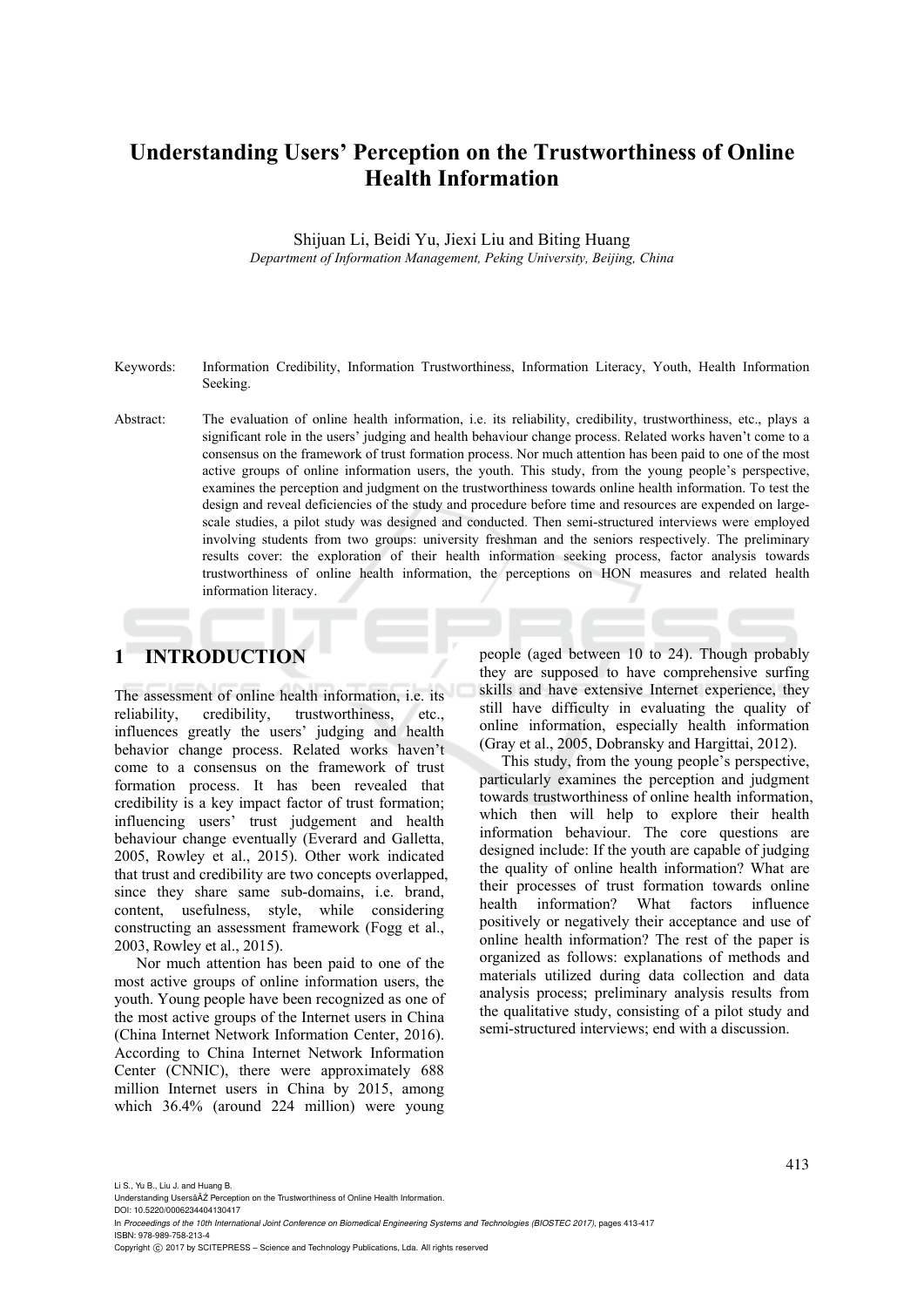# **2 METHODS AND MATERIALS**

The methods of the ongoing work are designed including of a pilot study and semi-structured interviews. Young people's perception and judgment towards the trustworthiness of online health information are investigated utilizing searching experiment and follow-up interviews. Volunteered participants, aged between 18 to 24, were employed in the Peking University (China) to take part in the investigation. The participants were asked to firstly attend 30 minutes long session to search for information within a given health field. Each participant should provide concurrent protocols as they search the Internet for health information. Meanwhile, a numerical scale, from one to ten, will be provided to them to score the trustworthiness of the searching results. Then a brief interview is followed to explore the rational on how they allocate scores for the trustworthiness of each result (Yu, 2016).

#### **2.1 Related Measures**

Evaluation tools are available to assess online health information, and previous studies have used generic tools, i.e., HON code, to examine the quality of webbased healthcare information (Harland, 2007; Hsu W-C, 2008; Kim, 1999). The Health On the Net Foundation (HON) (www.healthonnet.org) promotes and guides the deployment of useful and reliable online health information, and its appropriate and efficient use. The purpose of HON code is to protect all from incorrect, indeed misleading medical and health information. With this intention, HON accredits web sites according to eight ethical principles: 1) from which authority the information is coming from; 2) what is the purpose of the site; 3) the confidentiality policy; 4) the origin of the sources used; 5) the justification about benefits and performance of a specific treatment; 6) the transparency of the authorship; 7) the transparency of sponsorship as well as honesty in advertising; 8) editorial policies. The user's perceptions on those selected measures are investigated in this study as well

### **2.2 Data Collection**

The qualitative data are collected from both the pilot study and interviews. A pilot study was conducted to reveal deficiencies in the design of the study and procedure before time and resources are expended on large-scale studies. The participant approached

was a senior university student who was interviewed about basic information about online health information search and trustworthiness judgement. Questions that were not answered as expected were re-worded or re-scaled; time that taken to complete the session was recorded to decide whether it is reasonable; ambiguities in questions were identified and clarified.

Then semi-structured interviews were conducted involving students from two groups: university freshman and the seniors respectively. The recorded interviews were transcribed by one the research team and then crosschecked by another member. The preliminary results were analysed utilizing contentbased analysis that will be discussed in the next section in greater details.

#### **2.3 Data Analysis**

The data collected from both the pilot study and the interviews were recorded and transcribed with permission from the participants for further analysis.

One concern is that of contamination of data. This may arise from either where data from the pilot study are included in the main results or where pilot participants are included in the main study, but new data are collected from these people (van Teijlingen and Hundley, 2001). It is believed that contamination is less of a concern in qualitative research, where researchers often use some or all of their pilot data as part of the main study. Some have therefore argued that in qualitative approaches separate pilot studies are not necessary (Holloway, 1997). Frankland and Bloor (Frankland and Bloor, 1999) indicated that piloting provides the qualitative researcher with a "clear definition of the focus of the study" which in turn helps the researcher to concentrate data collection on a narrow spectrum of projected analytical topics. Therefore, data from the pilot study was included in the overall analysis.

The interpretation and analysis of the data employed content-based thematic analysis that involved classifying and coding the content into themes. An explanation of the codebook used is as shown in Table 1, including the code, theme and their corresponding explanations. The main themes formed from the data include: the health information seeking process, perception on HON measures, health information literacy, factor analysis on trustworthiness etc.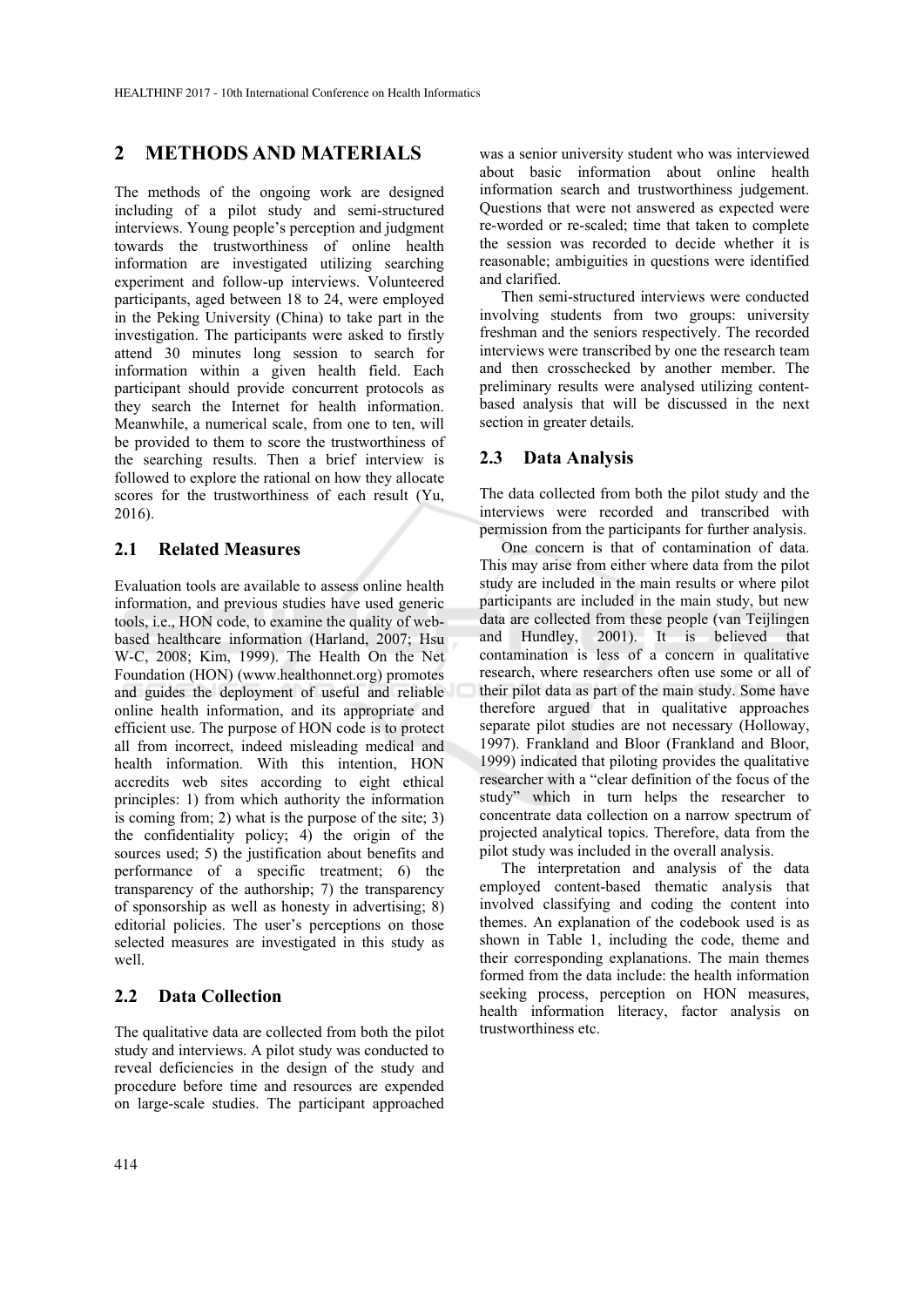| Code      | Theme                               | Explanation                                                                                                         |
|-----------|-------------------------------------|---------------------------------------------------------------------------------------------------------------------|
| IS        | Credible<br>information<br>source   | Health websites, hospital<br>websites, question and answer<br>community                                             |
| <b>IP</b> | Credible<br>information<br>provider | Large public hospitals, doctors<br>from famous hospitals                                                            |
| СI        | Credible<br>information             | Disease symptoms, appointment<br>information, hospital<br>and<br>department ranks, misunderstands<br>of information |
| NI        | Not credible<br>information         | Recommended<br>medicine,<br>recommended therapy                                                                     |
| <b>NF</b> | Not credible<br>factor              | Advertisement                                                                                                       |
| AA        | Active<br>acquisition               | Hospitals and departments                                                                                           |
| PA        | Passive<br>acquisition              | Pushing articles                                                                                                    |
| TF        | Information<br>trust formation      | Information<br>from<br>authority<br>consistently                                                                    |

Table 1: Codebook.

## **3 PRELIMINARY RESULTS**

Basing on both related theories and the previous findings, the preliminary results from the qualitative data are categorized into the following themes:

- Exploration of their health information seeking process;
- Their perception on HON measures and related health information literacy;
- Factor analysis towards trustworthiness of online health information.

HND

### **3.1 Health Information Seeking Process**

As shown in Figure 1, the participant actively seeks for health information when a health related issue occurred, or they passively received pushed information from well-known information sources, such as top websites or official organizations. The take-for-granted trust on experts and large public hospitals arguably affects young people's assessment of credibility of online health information, and excludes other information sources such as private sectors.

They tend to believe the health information immediately as long as they are from large hospitals with good reputation (i.e. Three grade hospital in China), or the online health information were provided by the physicians who have been working in those large hospitals.

*"The most credible website is hospital website."* 

*"Large hospitals hired these doctors have verified their professionalism."* 

*"That information is provided by professional*  doctors and it can't impact my health.



Figure 1: Health information seeking process.

#### **3.2 Perceptions on HON Measures**

Not very surprisingly, nearly all of the participants have not heard of the HON code measures previously due to their health information literacy limitations. On the other hand, the HON code has been well established in the western world prior its translation into Chinese languages. Regarding to the detailed eight measures that forming the HON's ethical principles; the authority, the purpose, confidentiality and the frequency of the occurrence of advertisement could have affected their judgement and perception towards the online health information's credibility. Moreover, senior students showed capability of more sophisticated information literacy and willingness to explore complicated measures for online health information.

*"If I suffer from health problems which I can't solve with common sense, I must go to the hospital. I don't trust commercial recommendations."* 

*"Heavy advertisements are for profit only. They may exaggerate the issues."*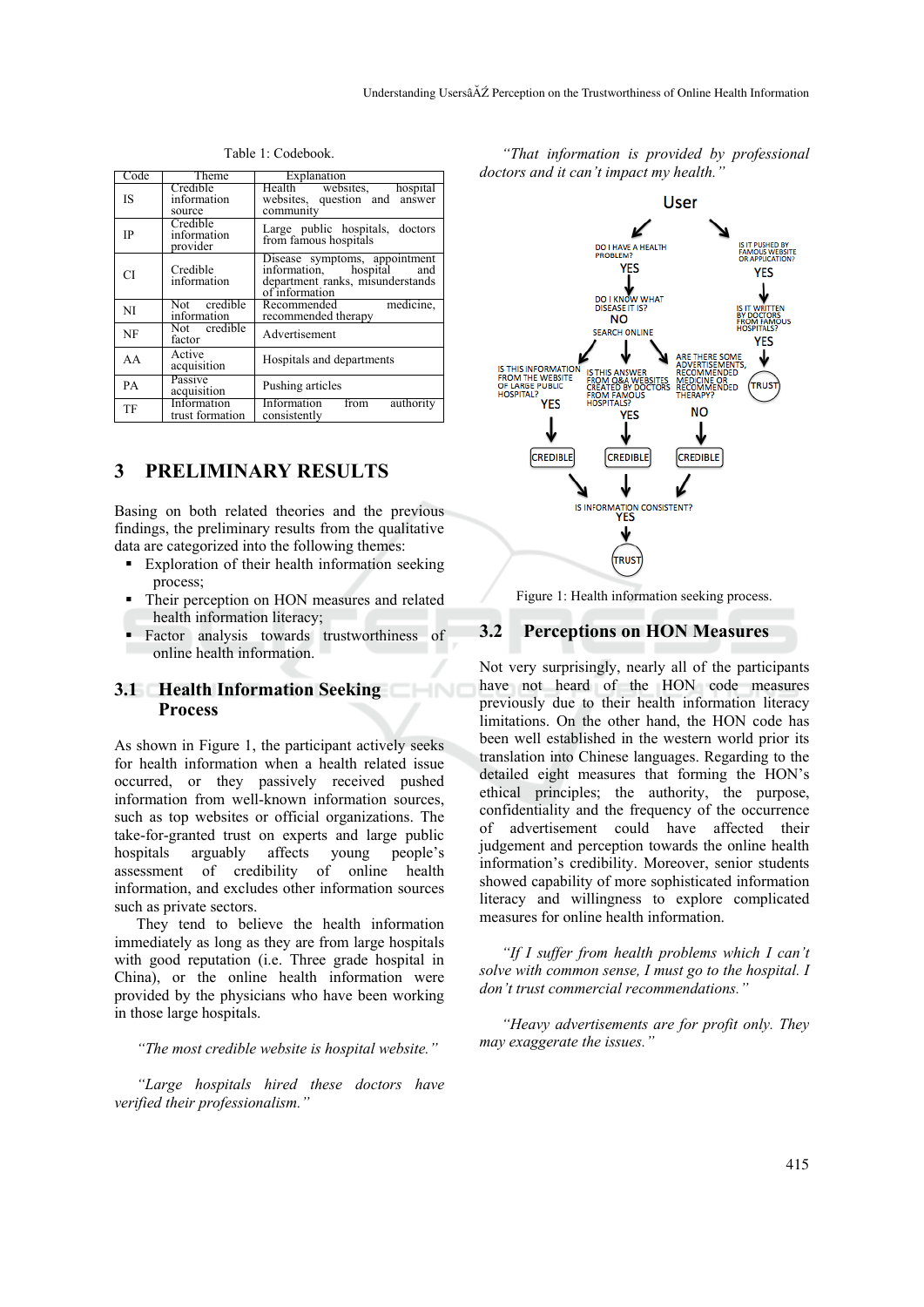#### **3.3 Factor Analysis on Trustworthiness**

Young people pay more attention to well-known healthcare providers. They tend to neglect the content or design of health information. Therefore, their take-for-granted trust on the experts affects the youth's choices greatly.

Figure 2 and Figure 3 summarized the subdomains of two important factors, "trust" and "credibility", from related studies.

"Trust/trustworthiness" and "credibility" have been identified as two factors that affect each other, which therefore confused the formation of trustworthiness towards online health information and the define of those two concepts. Nevertheless, other factors, such as brand, content, verification, style, design look, authority, expertise, real-world feel, are identified as factors for the youth to decide the trustworthiness towards online health information.



Figure 2: Subdomains of "Trust".



Figure 3: Subdomains of "credibility".

*"I read these articles carefully because they are filtered by editors who should be responsible."* 

*"I use Internet to search what the disease is and which hospital and department I should go to.* 

*"When I browse the information I get from search engine, all of them are consistent."* 

## **4 DISCUSSION**

The preliminary findings from our work is summarized as following:

- The participants paid more attention to the trustworthy information providers, i.e. leading hospitals, doctors and web editors, which contribute to the credibility of health information.
- The take-for-granted trust on experts and large public hospitals arguably affects young people's assessment of credibility of online health information, and excludes other information sources such as private sectors.
- The lack of provision of health information from well-known organizations and consumers' deficiency in health information literacy restricts the health information seeking and utilizing behaviour.

Sillence et al. (2007) noted that the design and content of information were major impact factors within the dimension that users utilized to assess the credibility of online health information. The reason behind this difference between previous study and ours will be investigated in future large-scale studies. In addition, the result of pilot study indicated that when conducting searching experiment, the task should be set about a common symptom which young people are more likely to suffer from. The active acquisition and passive acquisition should also be taken into consideration to augment the research methodologies.

# **REFERENCES**

- China Internet Network Information Center, 2016. Statistical Report on Internet Development in China.< http://www1.cnnic.cn/IDR/ReportDownloads/201604/ P020160419390562421055.pdf>.
- Dobransky, K. Hargittai, E., 2012. *Inquiring Minds Acquiring Wellness: Uses of Online and Offline Sources for Health Information*. Health Communication*,* Vol. 27 No. 4, pp. 331-343.
- Everard, A., Galletta, D. F., 2005. *How Presentation Flaws Affect Perceived Site Quality, Trust, and Intention to Purchase from an Online Store*. Journal of Management Information Systems*,* Vol. 22 No. 3, pp. 55-95.
- Fogg, B. J. et al, 2003. *How Do Users Evaluate the Credibility of Web Sites? A Study with Over 2,500*